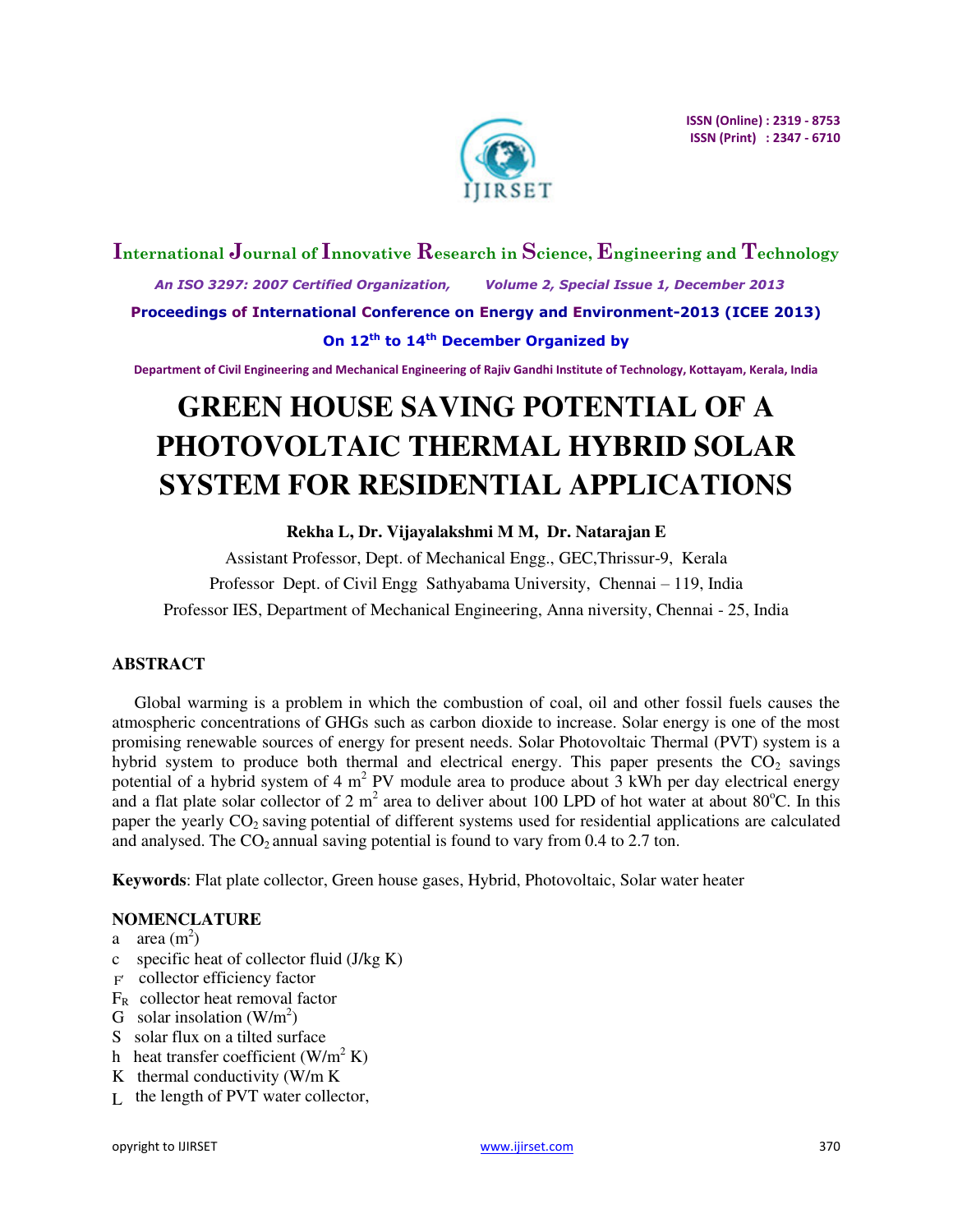thickness (m)  $m\mathbf{\hat{x}}$  mass flow rate of air (kg/s) p penalty factor

#### 1. INTRODUCTION

. Energy is an essential factor for human life. Every energy generation and transmission method affects the environment. About 90% of the world energy supplies are provided by fossil fuels, with the associated emissions causing local, regional, and global environmental problems. In the context of greenhouse gas emissions and fossil and fissile resources depletion, solar energy is one of the most promising sources of power. Energy crisis and  $CO<sub>2</sub>$  pollutions are the major threat facing the mankind today. In developing countries, residential energy use plays a dominant role in energy-related sustainability issues.

 The major component of any solar system is the solar collector, which absorbs the incoming solar radiation into heat and transfers this heat to a fluid (usually air, water, or oil) flowing through the collector. The production of hot water using solar water heater represents one of the most important applications of the solar energy. There are lots of initiatives taken by different countries and organizations like United Nations Framework Convention on Climate Change (UNFCCC), United Nations Environment Programme (UNEP) and Intergovernmental Panel on Climate Change (IPCC), in mitigating and adapting to the global climate change. Vijay Venkata Raman et al.[1] reviewed on climate change, mitigation and adaptation and reported that the most important mitigation measures include carbon sequestration (maintenance of optimum  $CO<sub>2</sub>$  level in the atmosphere); clean development mechanism, joint implementation and most importantly use of renewable and non-polluting sources of energy like solar, wind and geothermal energy sources.

Raghuvanshi et al. [2] reported that combustion of coal is currently responsible for over 60% of the enhanced greenhouse effect. Mathews [3] highlighted that world needs to reduce global carbon dioxide emissions by 70% by 2050 and is explained seven steps to curb global warming. Chel et al. [4] calculated the carbon credit potential of PV system on the basis of total amount of  $CO<sub>2</sub>$  emissions from life time of the system. Recently many studies are going on the building integrated photovoltaic (BIPV) on the rooftops suitable for solar panels and could jointly generate enough energy to meet building's demand for electricity at peak periods and also reduce the GHG emissions Zhang et al. [5].

 Energy is important not only for the economic growth of the country but also to meet the increased demand due to the population growth. The urban development is one of the major factors for increased usage of energy in any society. Renewable energies are going to be main substitute for fossil fuels in the coming years for their clean quality. The global needs for energy savings require the usage of renewable sources in many applications. PVT systems in residential applications can contribute to the reduction of energy consumption for heating, cooling and the same time minimizing the total surface area of the system. It works on noiseless environment and do not produce any unwanted waste like radioactive materials. Low maintenance cost with life span of 20-30 years is the attractive features for the house-hold applications. The use of conventional electrical energy can be avoided if combination of both types of thermal collector and photovoltaic collector is hybrid in one unit named hybrid collector or photovoltaicthermal collector (PVT).

From the literature review, it is apparent that use of renewable source of energy is a good option for reducing the GHG emissions.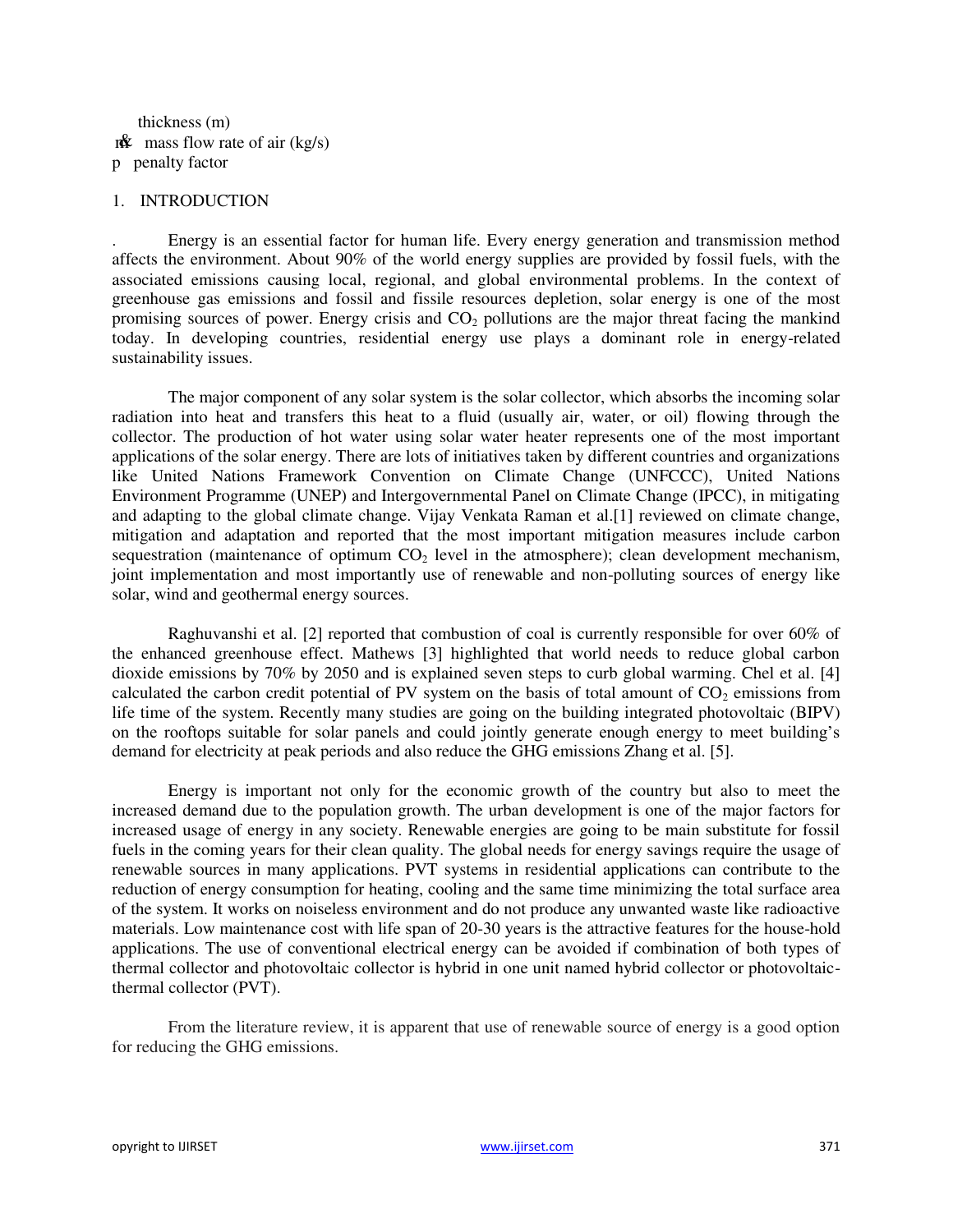## 2.METHODOLOGY

 Both thermal and electrical energy are required for the residential applications. A typical simple house requires about 2 to 4 kWh of electrical energy per day. A PV system of about 4 m2 module area can produce about 3 kWh per day. A flat plate solar collector of 2 m2 area can deliver about 100 LPD of hot water at about 80oC. A combination of PVT system of 4 square meter area and Solar Flat plate collector of 2 square meter area, arranged as shown in Fig.1 can meet the thermal and electrical requirements of a typical house. For this analysis, a PVT module in combination with water heat extraction units made from copper sheet and pipes is taken for analysis. The module is also assumed to have glazing covers of 4 mm thickness to achieve satisfactory thermal output. The three major parameters for coal fire quantification are the amount of coal burning [tons of coal], the amount of energy released [mega-watts], and the amount of GHGs emitted [tons of  $CO<sub>2</sub>$ ].CO<sub>2</sub> emission per unit energy production from coal plants is highest among all fuels.  $CO<sub>2</sub>$  emission from combustion of coal depends on the quantity of coal consumed, the average carbon content of the coal, a small percentage of unoxidised carbon and heating value of the coal. It is important to point out that the amount of carbon emitted by the thermoelectric power plants depends on the type of fuel used and on the combustion effiency of the fuel, being that 1 kg of carbon leads to the release of 3.67 kg of  $CO<sub>2</sub>$ . India will be adding over 220,000 MW of coal and Natural Gas based thermal power generation capacity from 2010 to 2030.



#### FIG.1. SCHEMATIC DIAGRAM OF PVT AND FPC CONNECTED IN SERIES

Specific carbon emission in thermoelectric power plants, the data of Table I was used. Parameters used for calculating the  $CO<sub>2</sub>$  emission listed in Table II.

| Technology                           | Specific emission(kg<br>carbon / MWh) |
|--------------------------------------|---------------------------------------|
| Coal –Vapour Cycle (CVC)             | 360                                   |
| Fuel Oil – Vapour Cycle<br>(FOVC)    | 238                                   |
| Natural Gas-Combined<br>Cycle (NGCC) | 110                                   |

# TABLE 1. EMISSION OF CARBON FOR SEVERAL THERMOELECTRIC POWER PLANTS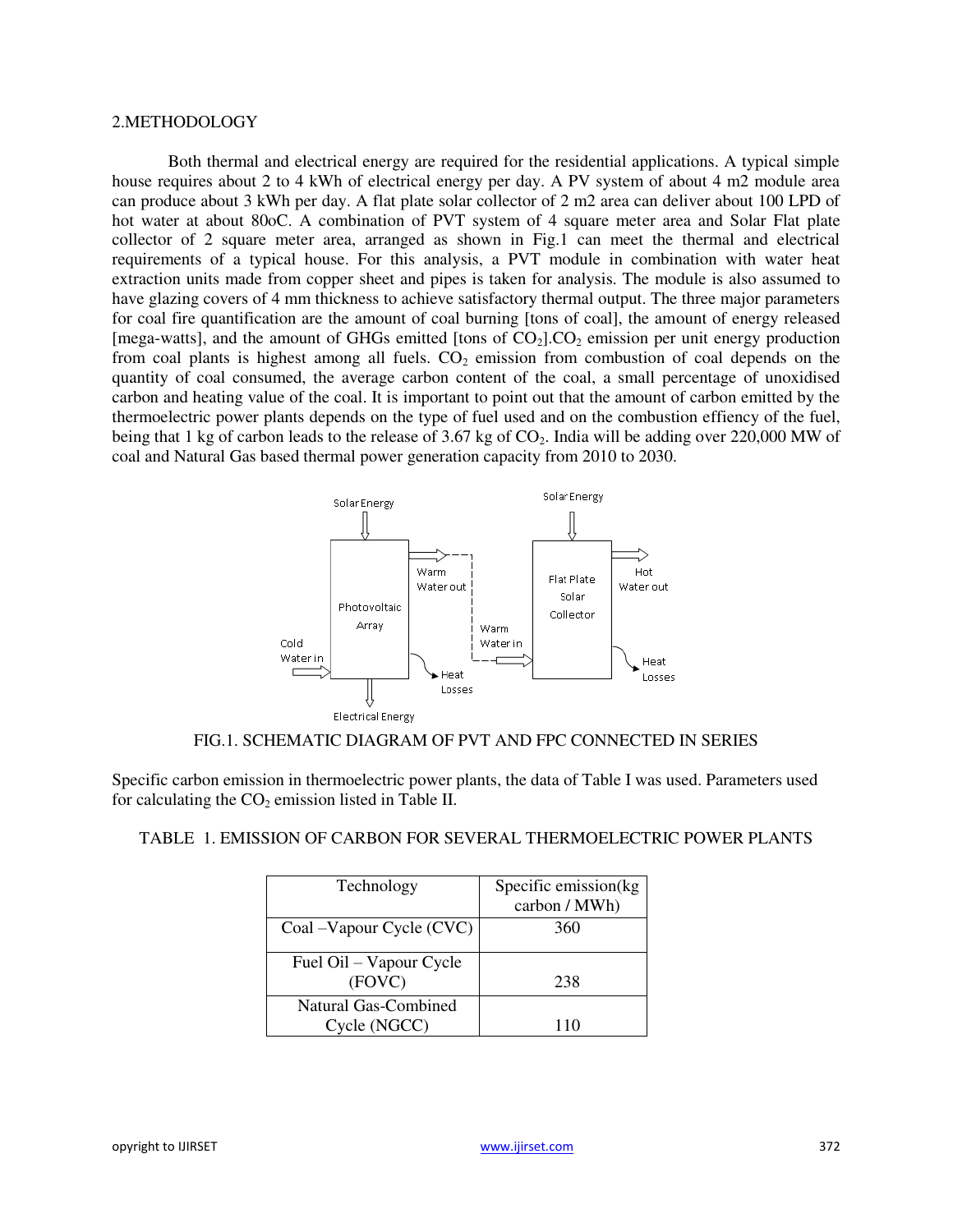| <b>Items</b>                                                    | Particulars   |
|-----------------------------------------------------------------|---------------|
| Coal Based Power Plants to produce electrical                   |               |
| energy:                                                         |               |
| Mass percentage of carbon in fuel.                              | 40 kg         |
| Heating value of coal                                           | 16 MJ/kg      |
| Overall efficiency of the plant                                 | 30 %          |
| LPG Gas Stove to produce hot water:                             |               |
| Heating value of coal                                           | MJ/kg<br>44   |
| Gas Stove efficiency                                            | 60.<br>$\%$   |
| Electrical Geyser to produce hot water:                         |               |
| Specific heat of water                                          |               |
| Geyser efficiency                                               | 4.2 $kJ/kg K$ |
| Electrical transmission efficiency                              | $\%$<br>90    |
| Power plant efficiency                                          | $\%$<br>80 -  |
| It is also assumed that the water is heated from $30^{\circ}$ C | 30 F<br>$\%$  |
| to $80^{\circ}$ C.                                              |               |

TABLE 2. EMISSION PARAMETERS USEDFOR CALCULATING THE  $CO<sub>2</sub>$  EMISSION

Source: Taborianski and Prado[6]

## 2. HYBRID PVT WATER COLLECTOR

In a combined system as shown in Fig.1, an expression for water outlet temperature from the absorber of PVT module can be calculated with the boundary condition [Tf]x=0,Tf=Tfi and at [Tf]x=L, Tf =  $T_f$ <sup>T</sup>

$$
T_{f'} = \left(T_a + (p_1 p_2 (\alpha \tau)_{pvt} G/U_{L1})\right) \left(1 - \exp\left(-F'A_{pvt} U_{L1} / n\&w\right)\right)
$$

$$
+ T_{fi} \left(\exp\left(-F'A_{pvt} U_{L1} / n\&w\right)\right)
$$
1

The rate of useful thermal energy from PVT collector is given as,

$$
\begin{aligned} \mathfrak{E}_{u_1} &= \mathbf{r} \mathfrak{E}_{w} (T_{f'} - T_{fi}) \\ &= A_{pvt} F_{R_1} \left( p_1 p_2 (\alpha \tau)_{pvt} \right) G - U_{LI} \left( T_{fi} - T_a \right) \end{aligned} \tag{2}
$$

Similarly, an expression of outlet water temperature at the end of flat plate collector can be written as a function of the inlet water temperature  $T_f$ .

$$
T_{\text{fo}} = \left( T_a + (\alpha \tau)_{\text{fpc}} G / U_{L2} \right) \left( 1 - \exp \left( -F' A_{\text{fpc}} U_{L2} / n \mathbf{\hat{x}}_{\text{w}} \right) \right)
$$

$$
+ T_{\text{f}} \exp \left( -F' A_{\text{fpc}} U_{L2} / n \mathbf{\hat{x}}_{\text{w}} \right)
$$
3

The rate of useful thermal energy obtained from FPC system is given as

$$
\mathbf{\hat{E}}_{u2} = \mathbf{n} \mathbf{\hat{E}}_{w} (\mathbf{T}_{fo} - \mathbf{T}_{f'})
$$

$$
= A_{fpc} F_{R_2} (\alpha \tau)_{fpc} G - U_{L2} (T_{f'} - T_a)
$$

The useful heat output of the combination of PVT and FPC is,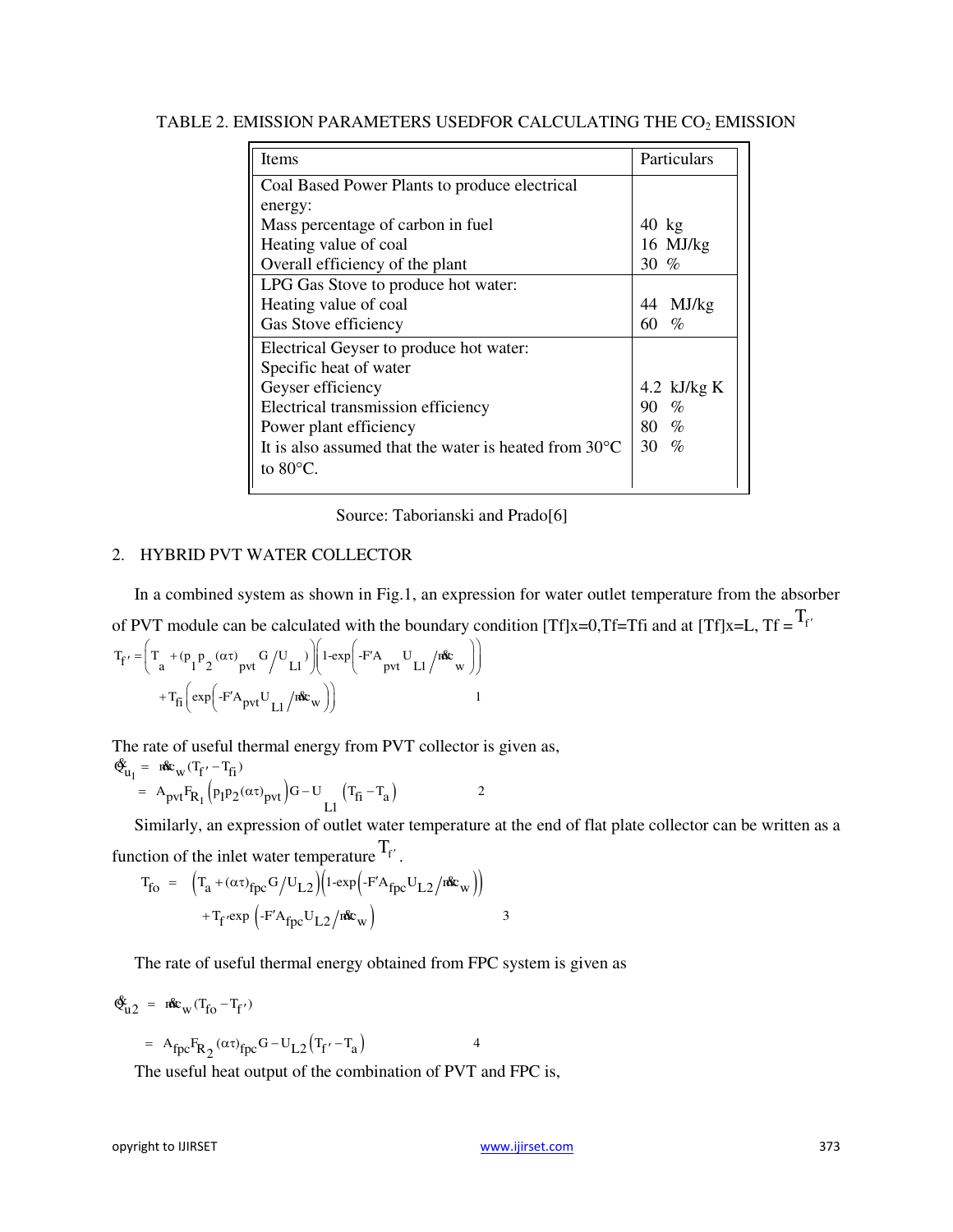$$
\begin{split} \hat{\mathfrak{E}}_{u}^{c} & = \left[ \hat{\mathfrak{E}}_{u1} + \hat{\mathfrak{E}}_{u2}^{c} \right] \\ & = \left[ A_{pvt} F_{R_{1}} \left( p_{1} p_{2} (\alpha \tau)_{pvt} \right) \left( 1 - \frac{A_{fpc} F_{R_{2}} U_{L2}}{\alpha \epsilon_{w}} \right) + A_{fpc} F_{R_{2}} (\alpha \tau)_{fpc} \right] G \\ & - \left[ A_{pvt} F_{R_{1}} U_{L1} \left( 1 - \frac{A_{fpc} F_{R_{2}} U_{L2}}{\alpha \epsilon_{w}} \right) + A_{fpc} F_{R_{2}} U_{L2} \right] (T_{fi} - T_{a}) \end{split}
$$

An instantaneous thermal efficiency can be obtained from the above equation as,

$$
\eta_{\text{thermal}} = (\alpha \tau)_{\text{overall}} - (\text{UA})_{\text{overall}} \frac{(T_{\text{fi}} - T_{\text{a}})}{G} \tag{6}
$$

Here,

$$
(\alpha \tau)_{\text{overall}} = \left[ A_{\text{pvt}} F_{R_1} (p_1 p_2 (\alpha \tau)_{\text{pvt}}) C + A_{\text{fpc}} F_{R_2} (\alpha \tau)_{\text{fpc}} \right] / A_{\text{pvt}} + A_{\text{fpc}};
$$
  
\n
$$
(UA)_{\text{overall}} = \left[ A_{\text{pvt}} F_{R_1} U_{L_1} C + A_{\text{fpc}} F_{R_2} U_{L_2} \right] / A_{\text{pvt}} + A_{\text{fpc}};
$$
  
\n
$$
C = \left( 1 - \frac{A_{\text{fpc}} F_{R_2} U_{L_2}}{\text{rfc}_w} \right)
$$

An expression for temperature dependent electrical efficiency of a PV module Zondag [7] is given as  $\eta_{\text{electrical}} = \eta_{\text{e}0} [1 - 0.0045(T_{\text{c}} - T_{\text{a}0})]$ 

Temperature coefficient (0.0045 $^{\circ}$ C<sup>-1</sup>),  $\eta$ e0 is the reference efficiency of the PV module (12%) and Ta0 is the reference temperature  $(25^{\circ}C)$  under standard test conditions.

Overall thermal and exergy efficiency

An expression for thermal efficiency of a system can be obtained as, &

$$
\eta_{\text{thermal}} = \frac{\mathfrak{E}_{\text{u}}}{A \cdot G} \text{ where } (A = A_{\text{pvt}} + A_{\text{fpc}}) \tag{8}
$$

For the thermal analysis, an overall thermal efficiency of the system has been calculated.

$$
\eta_{\text{overall thermal}} = \eta_{\text{thermal}} + \frac{\eta_{\text{electrical}}}{C_{\text{f}}}
$$

Electrical efficiency has been converted to equivalent of thermal efficiency using electric power generation efficiency for a conventional power plant. The value of  $C_f$  varies between 0.20 and 0.40. Then the overall exergy efficiency can be given as,

 $\overline{Q}$ 

$$
\eta_{\text{overall exergy}} = \eta_{\text{electrical}} + \eta_{\text{thermal}} \left[ 1 - \frac{T_{\text{a}}}{T_{\text{fo}}} \right]
$$
 10

#### 3. RESULTS AND DISCUSSION

 The variation of solar intensity and ambient temperature for a typical day in the month of May in Chennai is shown in Fig.2. The reading has been taken from the weather station installed at Anna university campus.



FIG. 2. HOURLY VARIATIONS OF SOLAR INSOLATION AND AMBIENT TEMPERATURE.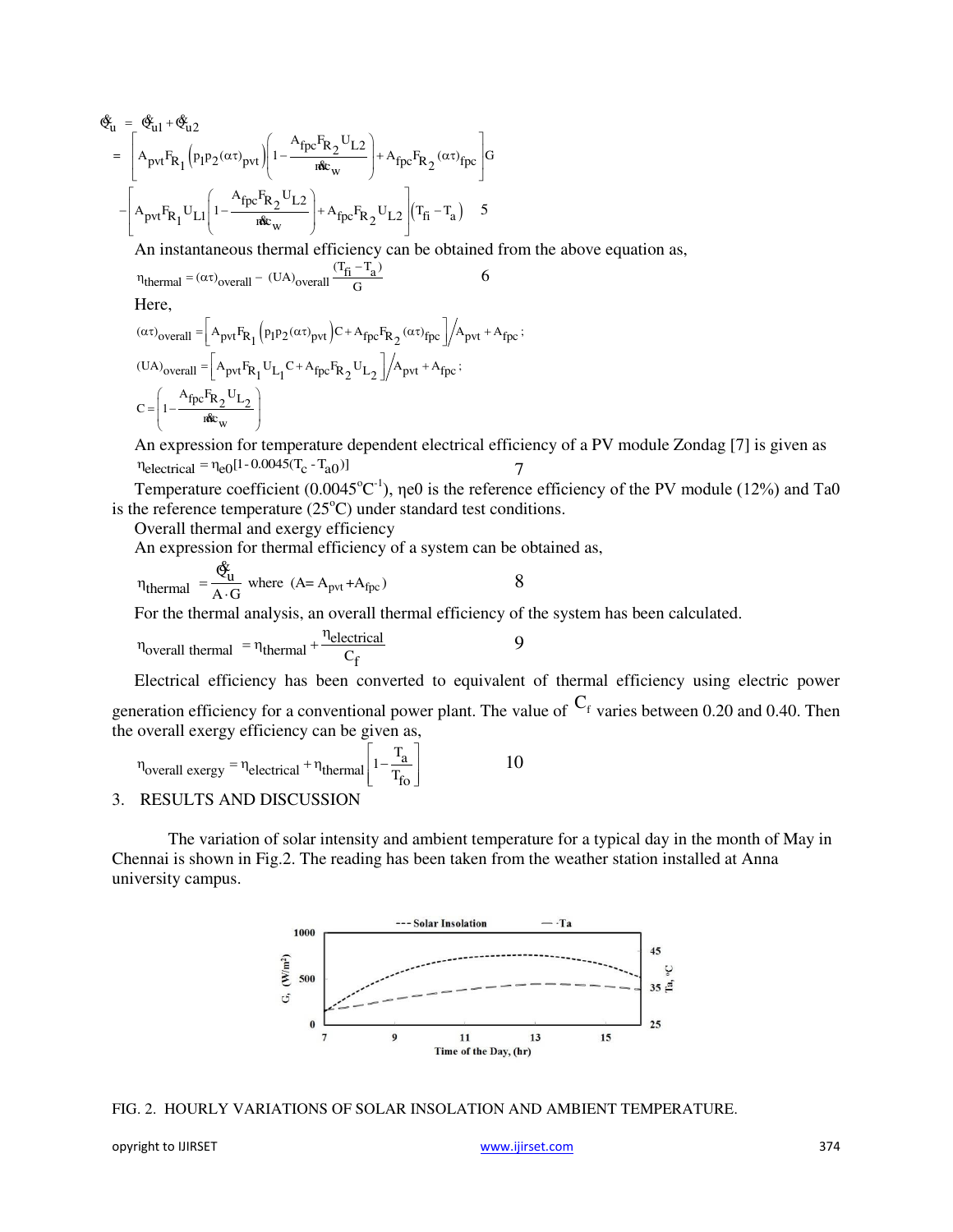The variation of cell temperature and electrical efficiency is shown in Fig.3, where it is seen that the solar cell temperature increases with solar intensity and it clearly shows that the increase in cell temperature decreases the electrical efficiency. Also during the local time of 11.00 hr -15.00 hr the variation of electrical efficiency is significant because of the cell temperature variation. The average solar cell temperature is 47oC, while its maximum temperature is about 55oC. The electrical efficiency is found to vary from 10.4 to 11.6 %, efficiency being low at high temperature.



FIG. 3. HOURLY VARIATIONS OF CELL TEMPERATURE AND CELL EFFICIENCY

Scientists project that excessive  $CO<sub>2</sub>$  emissions into the atmosphere will increase the earth's surface temperature approximately  $1.5 - 4$ oC in the next 30–40 years. India is the world's fourth largest economy and has a fast growing energy market. India's current power capacity is 30% short of demand. Coal and petroleum are the primary sources of energy. The share of  $CO<sub>2</sub>$  in warming is expected to rise from slightly more than half today to around 3/4th by 2100 and further stated that the average global surface temperature would be raised more during the 20th century than during any other century in the last 1000 years. High ash content in Indian coal and inefficient combustion technologies contribute to India's emission of air particulate matter and other trace gases are responsible for the greenhouse effect.

 The processes of construction and operation of the buildings were responsible for one-third of the total consumption of energy in 1992, 26% of this amount was due to fossil fuel burn. In this context, the study of the environmental impact of the water heating systems is essential, since they are one of the activities that account for most energy consumption in buildings.

For every ton of fossil fuels burned, at least three quarters of a tone of carbon is released as  $CO<sub>2</sub>$ . It has been found that  $0.8{\text -}0.9$  kg/kWh CO<sub>2</sub> is emitted in Indian power plants. CO<sub>2</sub> saving potential is calculated for different residential water heating systems such as LPG, geyser, flat plate collector and PVT hybrid systems. A PVT hybrid system to produce 4 kWh of electricity and 100 LPD of hot water at  $80^{\circ}$ C is compared with various options and the results are plotted in Fig 4.



FIG 4. ANNUAL CO<sub>2</sub> SAVINGS POTENTIAL OF PVT SYSTEM IN COMPARISON WITH VARIOUS OPTIONS